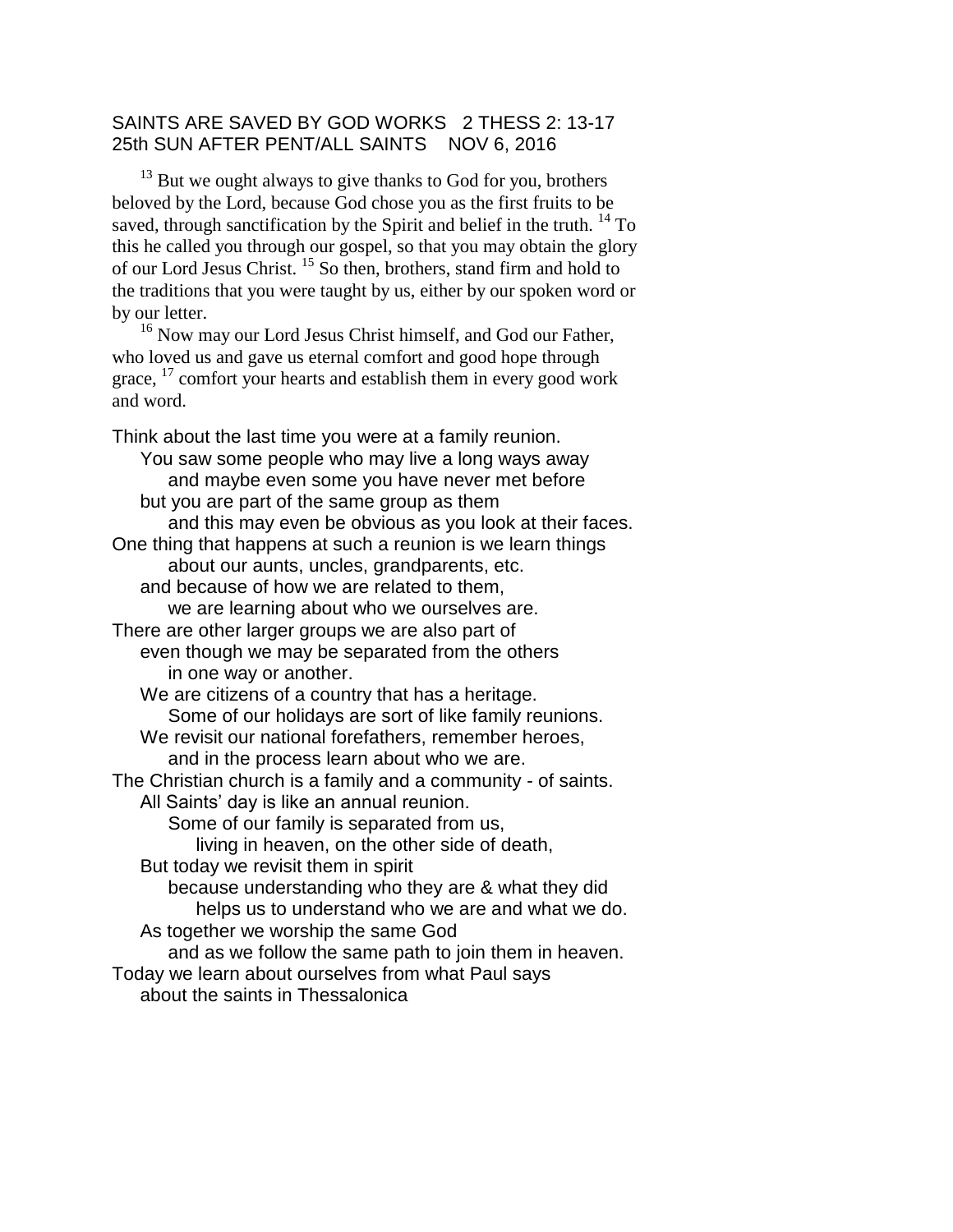## THANK GOD FOR GIVING GRACE AND GLORY TO SAINTS HOLD FIRMLY TO WHAT IS TAUGHT BY THE SAINTS GOD'S GRACE ENCOURAGES THE WORK OF HIS SAINTS

THANK GOD FOR GIVING GRACE AND GLORY TO SAINTS

 $13$  But we ought always to give thanks to God for you, brothers beloved by the Lord, because God chose you as the first fruits to be saved, through sanctification by the Spirit and belief in the truth.

How did you become part of your family, and how did most of us become part of this country? We were born into it. We have others to thank for their choices and actions long ago which determine where & how we live today. It is not where or to whom we were born physically that makes us part of God's family, the church, but it is spiritual rebirth which is also not our own doing. It is true of saints like the Thessalonians and also of us that God himself deserves the thanks & praise when we are brothers in this family, loved by the Lord, because God is the one who chose us by his free grace long before we were born or did anything. Part of his choosing us to be part of his family of saints was his choosing how he was going to make it happen. He chose before he even created the world to save us and give us new spiritual, eternal lives by what Jesus did for us by his death and resurrection. He worked out this plan through the O.T. saints and then he preserved this gospel truth & passed it down through the saints who were our spiritual forefathers, the firstfruits of those who were being saved. And now the Holy Spirit has caused us to hear God's word and to be baptized and so to be brought belief in the truth so we also are born into this family of brothers loved by the Lord. And, as God planned, the Holy Spirit continues to work causing sanctification, a word with the same root as "saints," which means being made holy, as we continue to have our sins taken away through daily repentance and forgiveness and as we keep giving up old ways to live new holy lives.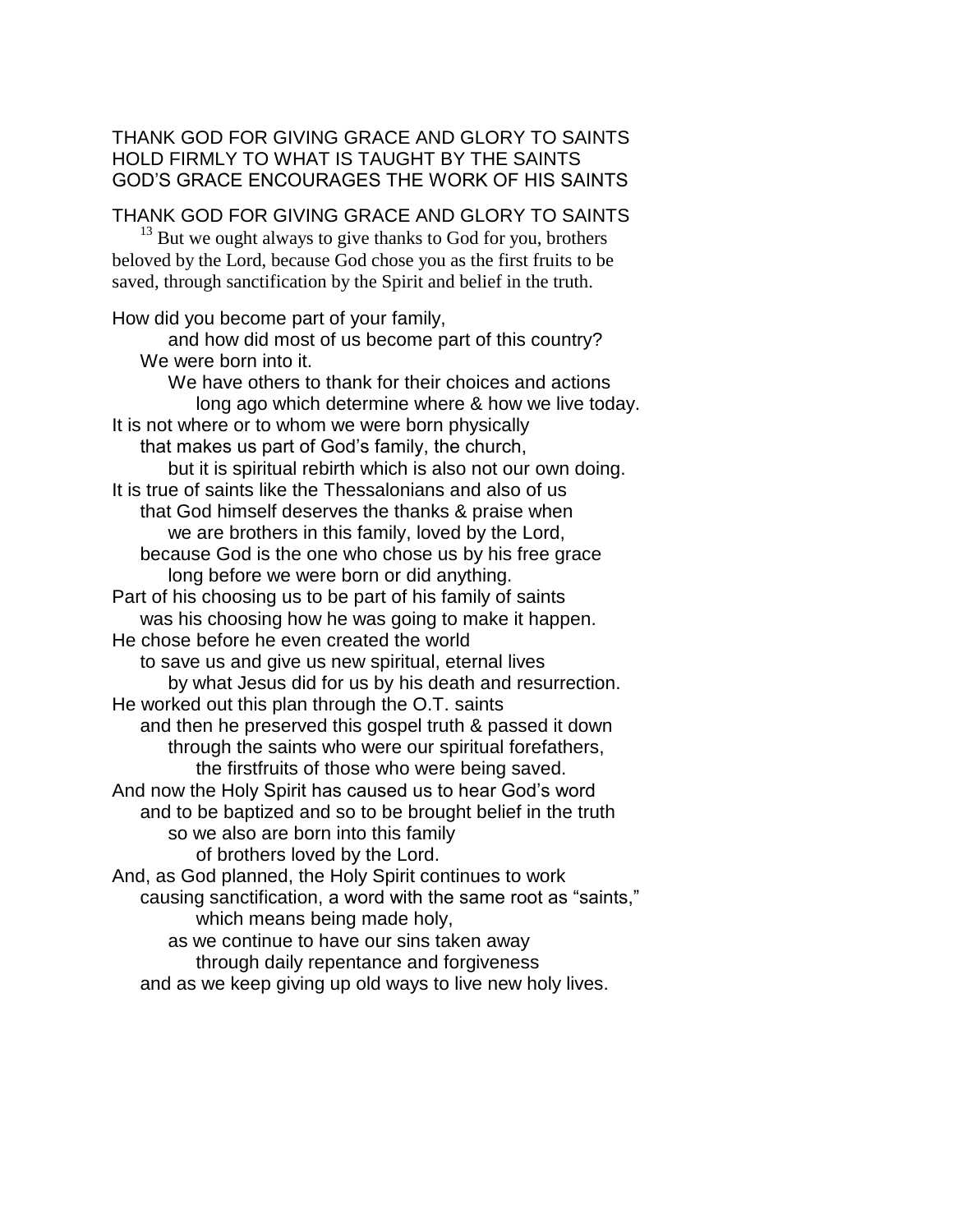And God continues to work out his plan for us whom he chose by holding on to us and preserving our faith & spiritual life through every trouble until we are gathered with the saints around his throne in heavenly glory. An essential part of all God has chosen by grace to do for us

is how he has chosen to do his work in us.

or by our letter.

HOLD FIRMLY TO WHAT IS TAUGHT BY THE SAINTS  $14$  To this he called you through our gospel, so that you may obtain the glory of our Lord Jesus Christ. <sup>15</sup> So then, brothers, stand firm and hold to the traditions that you were taught by us, either by our spoken word

Families and national cultures have traditions, stories and special activities & practices passed down from generation to generation. Traditions can be lost through disruption or neglect Sometimes people feel old traditions are worthless until others realize that losing them means losing part of what makes them who they are. What Paul is talking about here is not just stories or ceremonies that have been made up over time but the teaching of the gospel itself. Calling it a tradition means it is not just his own ideas but something that was handed to him by another. The one it comes from is God himself. This gospel, he says is what makes saints who they are. God saves by the Holy Spirit's causing belief in the truth which he does by calling us through the gospel. The word of the gospel is the Spirit's tool that causes faith and this is how we are saved & obtain Christ's glory. This gospel is passed on through the words of the saints, the words written in letters like this one from St. Paul and the spoken words of saints like the parents and pastors and teachers of today. This word of the gospel, Paul says, makes saints who they are. So don't let it be neglected or forgotten as if it was just some old tradition without value or meaning in today's everyday world. Hold on to it. Keep on hearing, reading & remembering it. Stand firm, don't be dissuaded from believing what Bible says don't be pushed into relying on another kind of truth.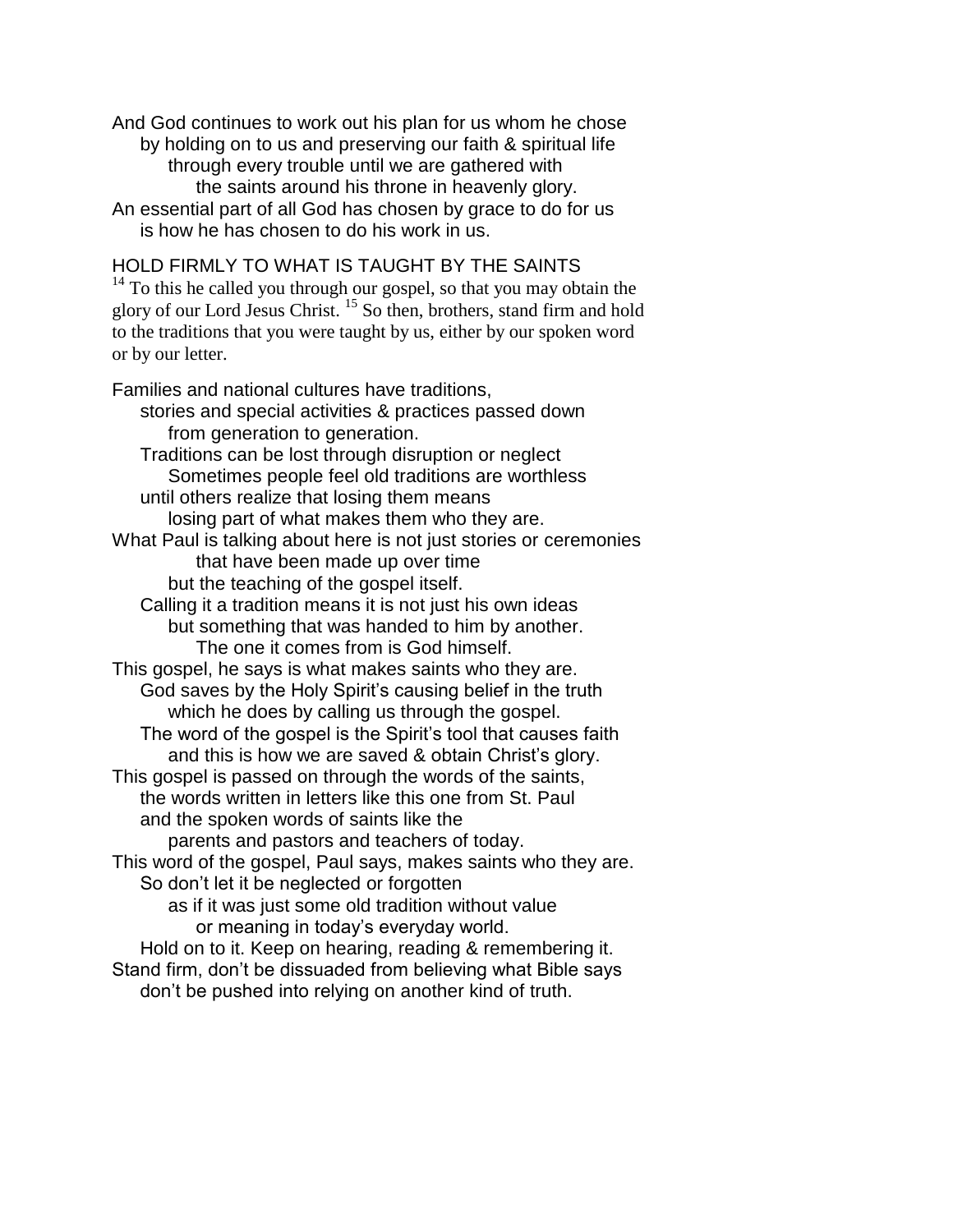Keep passing on this word of the gospel and teaching others, because it is the call of this gospel

that makes saints who they are: brothers loved by God When we remember who we are by holding on to the gospel,

GOD'S GRACE ENCOURAGES THE WORK OF HIS SAINTS

<sup>16</sup> Now may our Lord Jesus Christ himself, and God our Father, who loved us and gave us eternal comfort and good hope through grace,  $^{17}$  comfort your hearts and establish them in every good work and word.

Does eating lutefisk and lefse on holidays make you Norwegian or do some people do just because of who they are? Does voting or paying taxes or obeying laws make you a citizen or is it something you do because of who you are? So, does what you do make you who you are or does who you are cause you to do what you do? We no longer live in a culture where your family heritage determines what language you speak or what job you do, but as saints, our words and our work are determined by what God's love has made us to be. This week members of this congregation are going to be thinking about & writing down spiritual life plans for what they will say and what they will do and getting ready to turn them in in worship next Sunday. These plans include group worship & receiving the sacrament, holding to God's word in Bible study & personal devotions, talking to God in prayer & to others about the gospel living in right moral relationships with God and others helping others with encouragement and service and supporting the church's work with leadership and giving. Doing these things is not what makes God love us. This is not what makes us members of this church and of the community of Saints but it is who we are as dearly loved children in God's family that causes us to live in this way. What will make us able to carry through on these plans? It is not just our own determination and efforts. It is the Lord Jesus Christ himself and God our Father. His love for us is what empowers or love for others. His grace is what gives us the good hope for eternity that makes a difference in our lives starting already now.